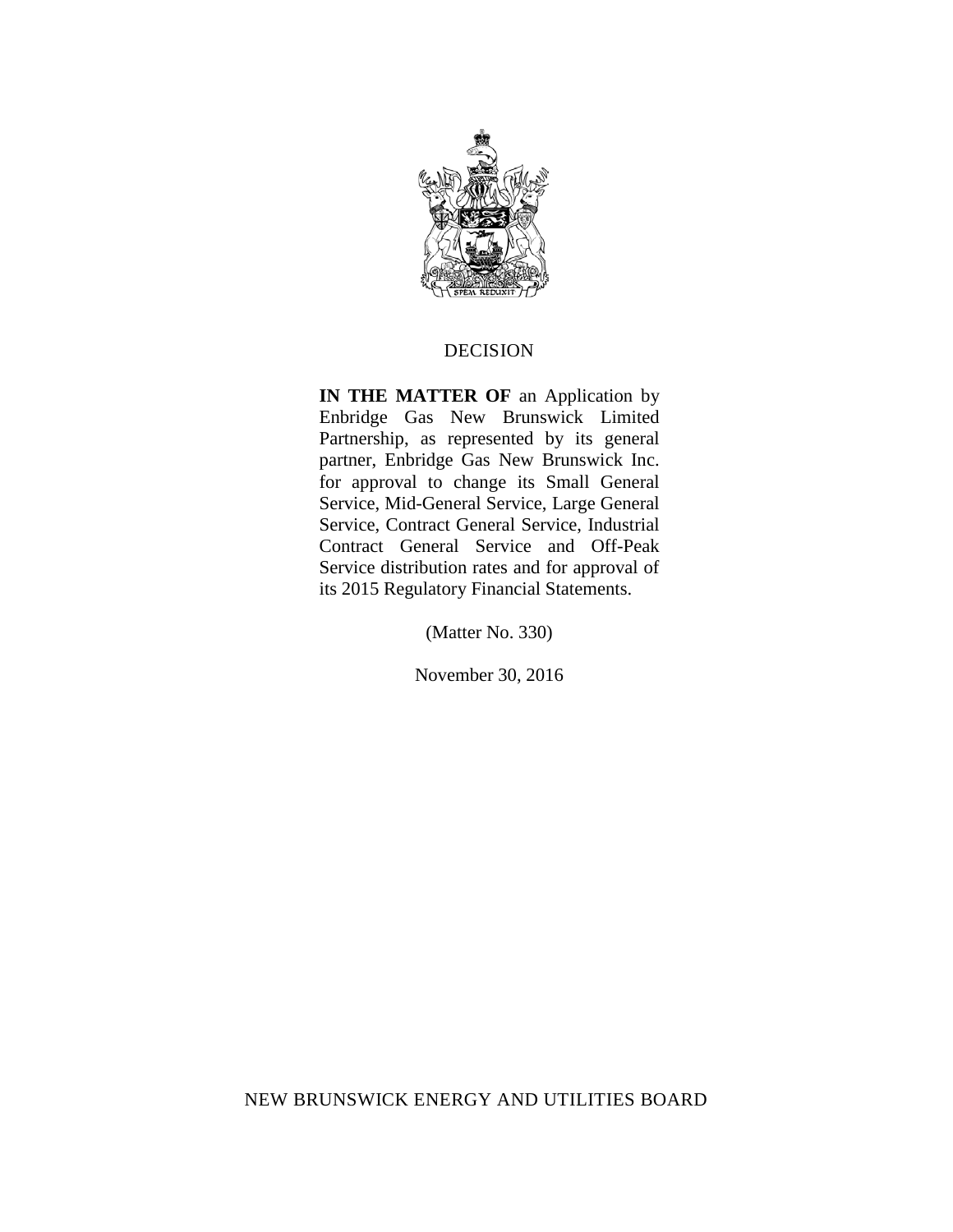#### NEW BRUNSWICK ENERGY AND UTILITIES BOARD

**IN THE MATTER of** an Application by Enbridge Gas New Brunswick Limited Partnership, as represented by its general partner, Enbridge Gas New Brunswick Inc. for approval to change its Small General Service, Mid-General Service, Large General Service, Contract General Service, Industrial Contract General Service and Off-Peak Service distribution rates and for approval of its 2015 Regulatory Financial Statements. (Matter No. 330)

#### **NEW BRUNSWICK ENERGY AND UTILITIES BOARD:**

| Chairman:                                       | Raymond Gorman, Q.C.       |
|-------------------------------------------------|----------------------------|
| Vice-Chairperson:                               | François Beaulieu          |
| Members:                                        | Michael Costello           |
|                                                 | <b>John Patrick Herron</b> |
| Counsel:                                        | Ellen Desmond, Q.C.        |
| <b>Chief Clerk:</b>                             | Kathleen Mitchell          |
| <b>APPLICANT:</b>                               |                            |
| Enbridge Gas New Brunswick Limited Partnership: | Len Hoyt, Q.C.             |
| <b>INTERVENERS:</b>                             |                            |
| <b>Arauco North America:</b>                    | <b>Christopher Stewart</b> |
| Public Intervener:                              | <b>Heather Black</b>       |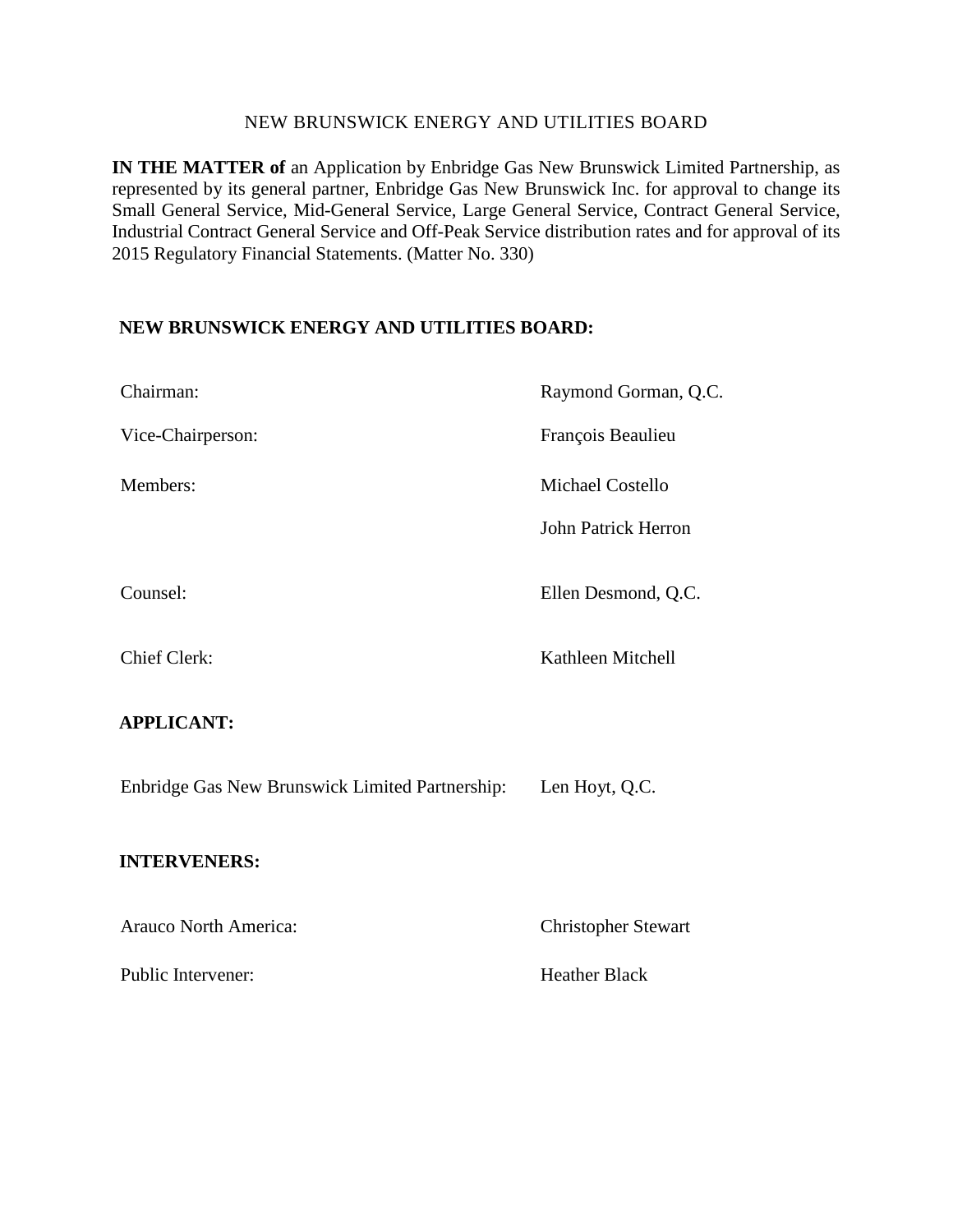# **A. Introduction**

- [1] Enbridge Gas New Brunswick Limited Partnership, as represented by its general partner, Enbridge Gas New Brunswick Inc. (EGNB or the utility), filed an application with the New Brunswick Energy and Utilities Board (Board) seeking changes to its distribution rates for all classes of customers, except for Off-Peak Service. The classes of customers include Small General Service (SGS), Mid-General Service (MGS), Large General Service (LGS), Contract General Service (CGS), Industrial Contract General Service (ICGS) and Off-Peak Service (OPS). EGNB proposes that changes to distribution rates take effect on January 1, 2017.
- [2] EGNB is also seeking approval of its 2015 Regulatory Financial Statements and a ruling on the requirement to continue the retroactive reviews and approval of prior years' regulatory financial statements.

## **B. Issues**

- [3] This decision addresses the following issues:
	- 1. The request for the approval of EGNB's 2015 Regulatory Financial Statements;
	- 2. The request for a ruling on the requirement to continue the retroactive reviews and approval of prior years' regulatory financial statements;
	- 3. The request for the approval of EGNB's revenue requirement and proposed changes to distribution rates; and
	- 4. Miscellaneous issues.

## **C. Analysis**

## **1. Regulatory Financial Statements for 2015**

[4] EGNB is currently required to file its annual Regulatory Financial Statements for approval by the Board. The review of the Regulatory Financial Statements for 2015 includes a retrospective assessment of the prudency of spending during that year.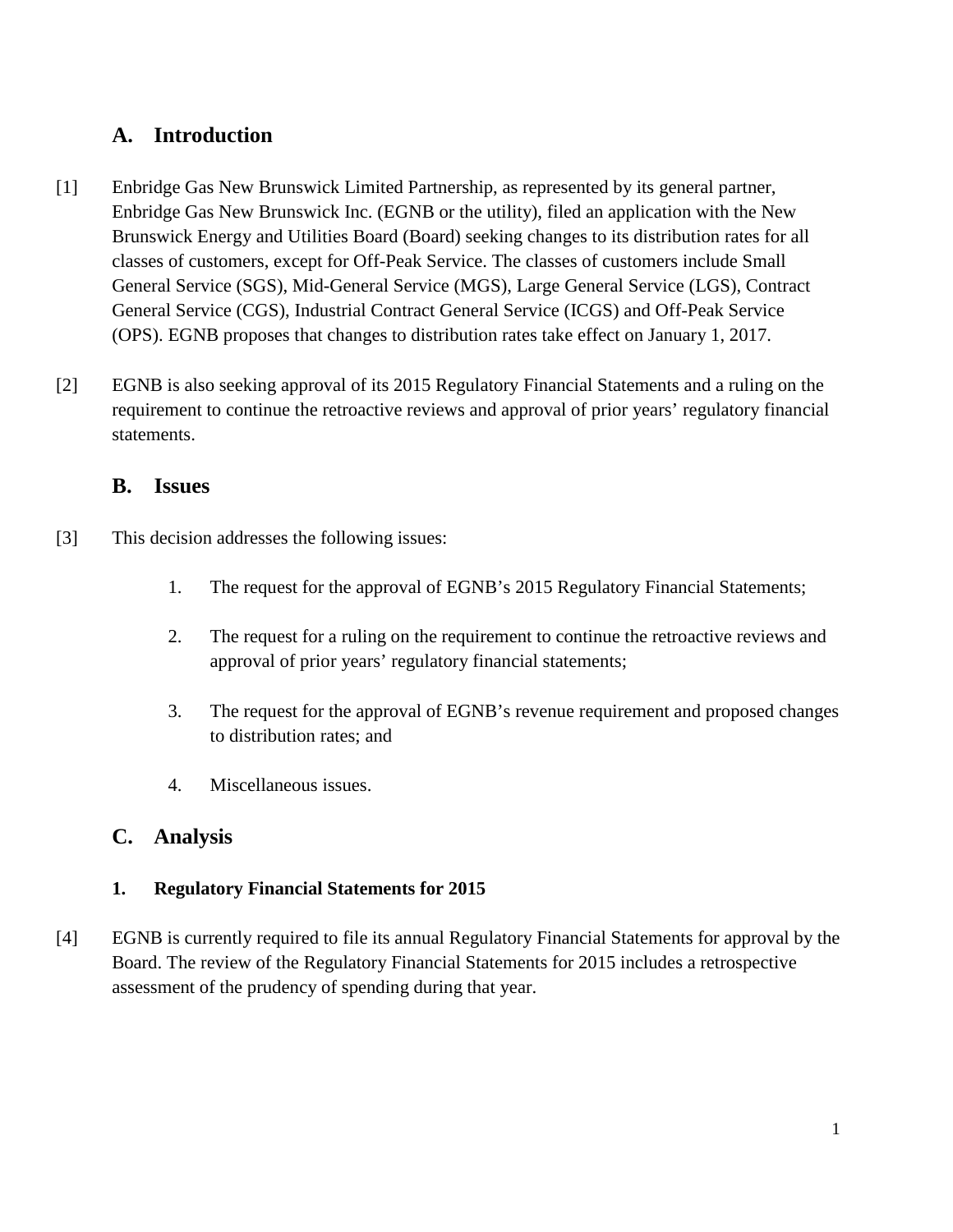### **a. Operating and Maintenance Expense Target**

[5] In previous decisions, the Board has set an annual Operating and Maintenance (O&M) expense target. In Matter 253, the Board approved a 2015 budget of \$11.647 million and a forecasted throughput of 5,846 terajoules. This resulted in an O&M expense target of \$1.99 per gigajoule (GJ) for 2015. The actual O&M expense for 2015 was \$1.78 per GJ, which is \$0.21 per GJ below the Board established target. EGNB has met the O&M expense target for 2015.

### **b. System Expansion Portfolio Test**

- [6] Each year, the Board also assesses the prudency of capital expenditures as part of its retrospective review process. This is carried out using a calculation referred to as the system expansion portfolio (SEP) test. In order for capital expenditures to be considered prudent, the SEP test requires that revenues exceed incremental costs by at least 4%.
- [7] Mr. Knecht, an expert in the areas of regulatory economics and rate making, filed evidence on behalf of the Public Intervener. As part of his report, he reviewed EGNB's SEP test calculation for 2015. He stated that EGNB's calculations were "conceptually consistent" with established practice for the SEP test. He concluded that the capital expenditures in 2015 passed the SEP test.
- [8] In response to an interrogatory, EGNB found inconsistencies in categories of assets between its Excel model and EGNB's accounting system. This resulted in a revised SEP test being filed in this proceeding. The revised SEP test demonstrated that revenues exceeded incremental costs by 48% and, as a result, the Board finds that EGNB passed the SEP test for 2015.

#### **c. Approval of EGNB's 2015 Regulatory Financial Statements**

[9] The Board is satisfied that the spending in 2015 was prudent and approves the Regulatory Financial Statements, as filed.

## **2. Retroactive Reviews of Regulatory Financial Statements**

- [10] As a result of a Decision dated July 7, 2016, EGNB questioned the necessity of the Board continuing to review prior years' regulatory financial statements. Although this issue was first raised in final argument, no party opposed the request.
- [11] The Board finds that parts of the retroactive review, namely the SEP test, are useful on a goforward basis. There was no opportunity to fully evaluate this issue because it was first raised at the end of the hearing. The Board concludes that further evaluation is warranted and that parties should have a reasonable opportunity to comment.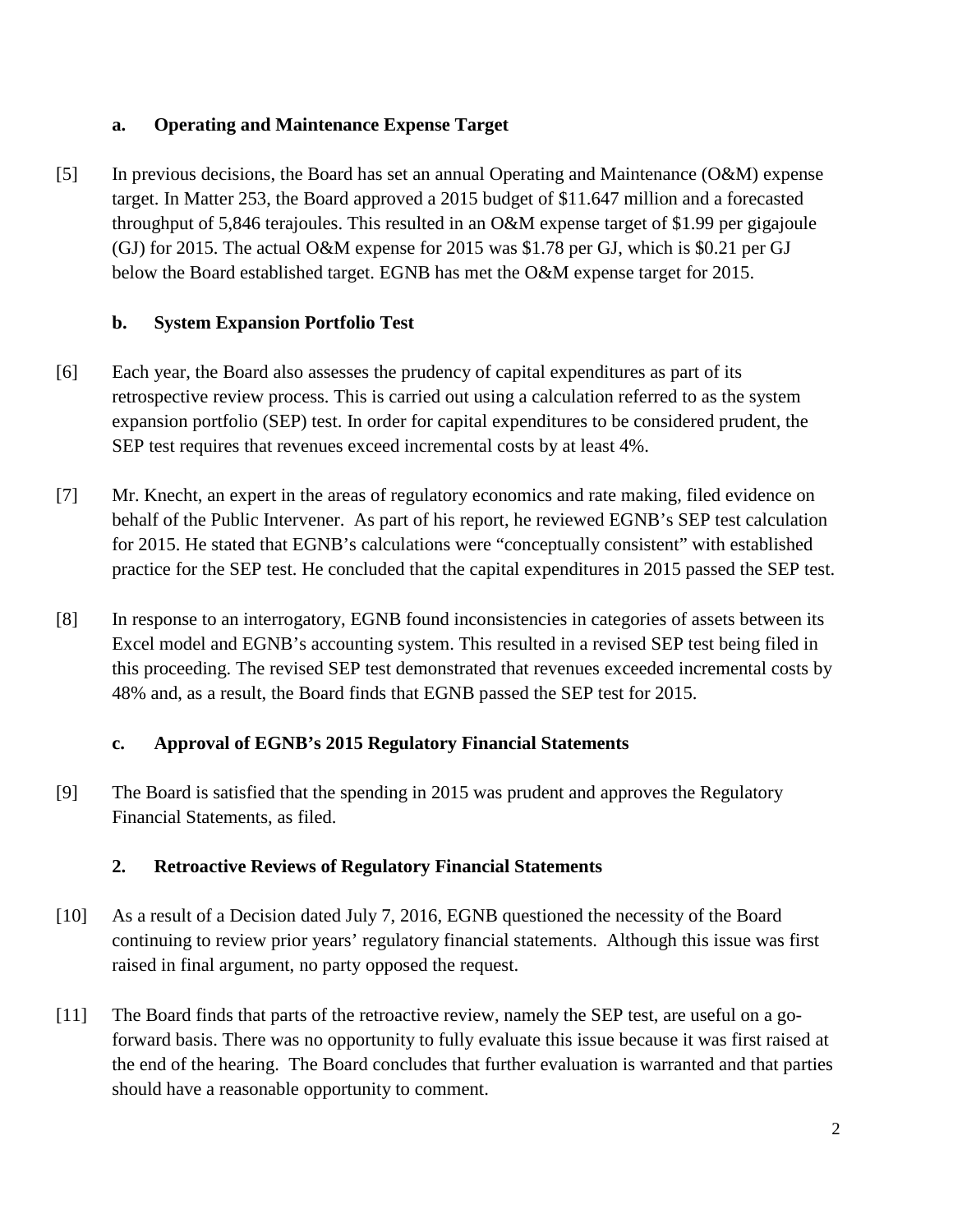[12] As a result, the Board will not remove the requirement to continue the retroactive reviews at this time, but will provide direction to the parties at a later date. The parties will be given an opportunity for further input on this issue.

#### **3. Revenue Requirement and Distribution Rates for 2017**

- [13] The Board is governed by the *Gas Distribution Act, 1999*, S.N.B. 1999, c. G-2.11 (Act) and associated regulations in approving or fixing just and reasonable rates. Pursuant to subsection 4(1) of the *Rates and Tariffs Regulation – Gas Distribution Act, 1999* (Regulation), the Board shall, when approving or fixing just and reasonable rates for each class of customers, adopt the cost of service method, provided that the rates for any class not exceed the rates that would apply to that class of customers if determined through the market-based method.
- [14] For the 2016 rate year, the rates for the SGS and MGS classes were approved by the Board using the market-based method. Rates for all other classes were approved using the cost of service method, as their cost of service rates did not exceed market-based rates.
- [15] For the purpose of this application, the Board will again review both the cost of service rates and the market-based rates for each class of customers.

### **a. Cost of Services Rates**

- [16] The starting point to establish cost of service rates is determining the revenue requirement for the test year. The revenue requirement should provide a reasonable opportunity for EGNB to recover its approved costs, including a reasonable return on prudent investments.
- [17] The approved revenue requirement is then allocated among the classes of customers based on a cost allocation study. Once a revenue requirement has been allocated to various classes, rates for each class of customers are established based on forecasts of throughput.
- [18] In the following paragraphs, the Board will consider various expenses forming part of the revenue requirement.

#### **i. Corporate Allocations**

[19] In a Decision dated July 7, 2016, the Board directed EGNB to establish a filing requirement to review intra-company transactions on a more aggregated basis. EGNB responded to this directive by including a corporate allocations report as part of its evidence in this proceeding.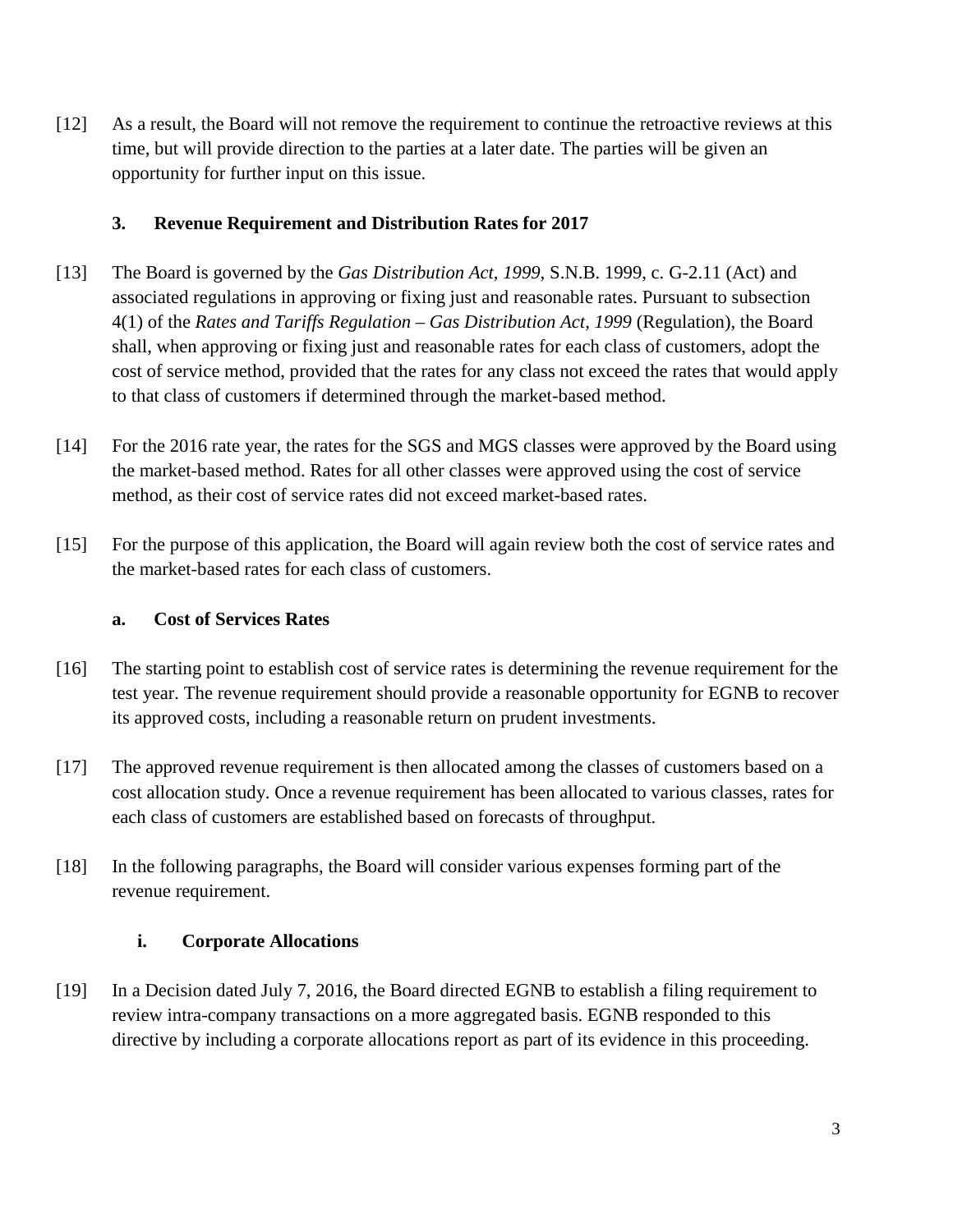- [20] In response to a question as to whether the review of corporate allocations could be simplified by applying an annual inflationary adjustment, Mr. Lavigne, Senior Manager of Corporate Services for EGNB, testified that this would not allow for any change in the approach to the structure of corporate allocations. He also added that it would not provide the flexibility that the current methodology offers.
- [21] Mr. Knecht testified that he was concerned with a percentage adjustment because, over the years, some costs have moved between service level agreements and allocated corporate costs. Mr. Knecht suggested that applying an annual adjustment could inadvertently result in a situation where there might be an incentive to move costs from corporate allocations into service level agreements.
- [22] The Board is satisfied that the changes in this application to the evidence relating to intracompany transactions are helpful and approves them, as filed. The Board directs EGNB to continue to file a similar corporate allocations report in future rate applications.

#### **ii. Residential Incentive Program**

- [23] EGNB has budgeted \$100,000 to provide incentives to approximately 50 new customers in the SGS class of customers for 2017. These incentives are applicable to attachments for new home construction, or residential retrofit markets, on or near the current pipeline infrastructure.
- [24] A similar program of \$100,000 was approved by the Board for 2016. As of October 18, 2016, Mr. Lavigne testified that EGNB spent \$33,800 of this amount, covering 18 new residential customers. He testified that the entire approved amount will be spent in 2016. Arauco argued that if the funds are not entirely spent, the balance should be returned to ratepayers in the form of a credit.
- [25] Arauco also submitted that the Board should deny the \$100,000 sought for this program for 2017, pointing out that the \$2,000 incentive only attracted 18 new residential customers with payback periods as long as 38 years. Mr. Stewart, counsel for Arauco, submitted that the system has a problem, that being, the need to control costs. He submitted that giving out incentives to 50 customers is not the answer.
- [26] Mr. Knecht noted that given the relatively short time period in which the program had operated, the program should be continued. He recommended that the program be included in the SEP test. Arauco disagreed with this recommendation.
- [27] This program was approved last year and there has not been sufficient time to fully evaluate its effect. The Board finds that the program should be continued because it is in the interest of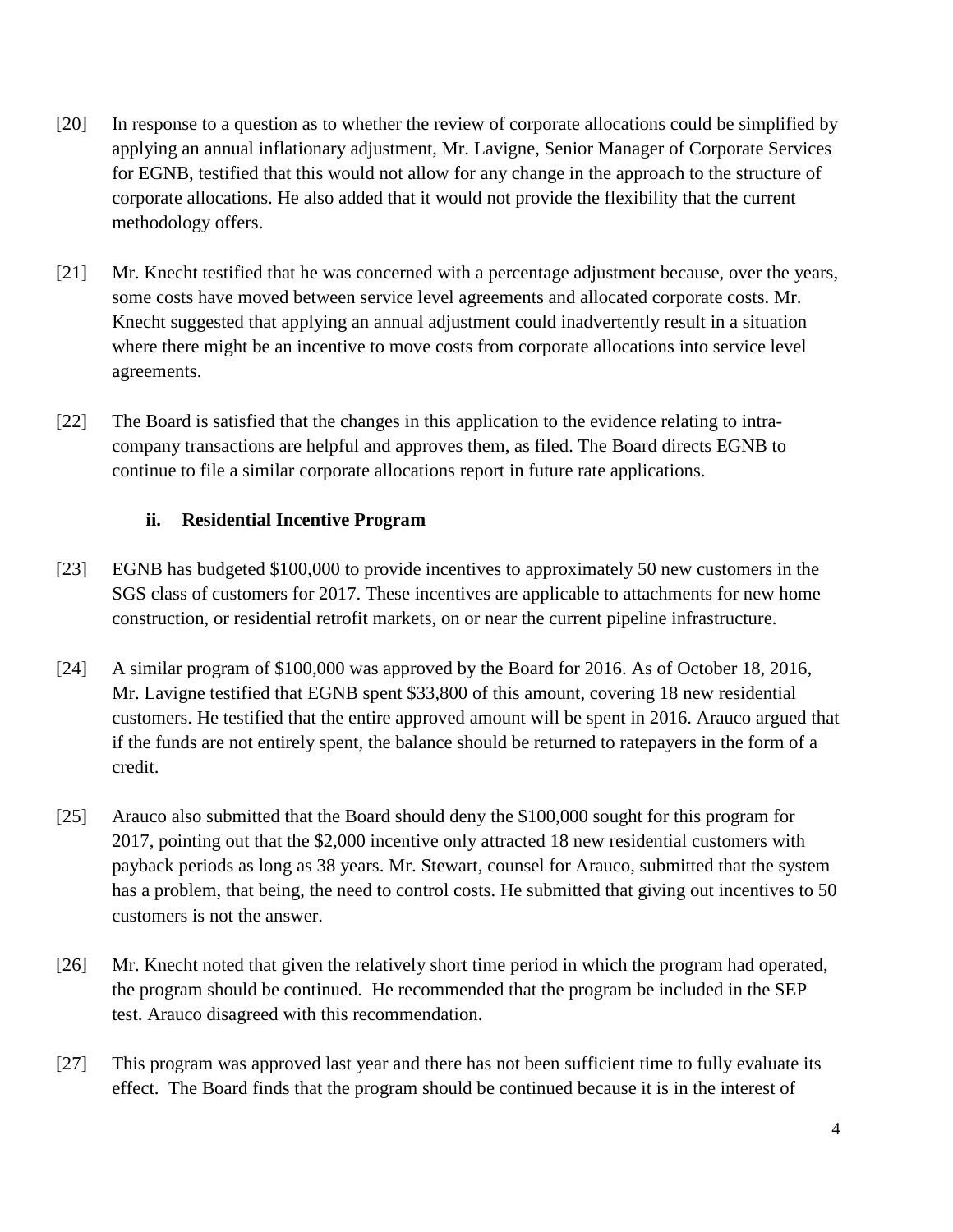EGNB and its customers to make prudent investments that expand the system. The Board approves the budgeted amount, as filed, and directs EGNB to include the program in the SEP test.

[28] The Board will continue to monitor and evaluate this program and directs EGNB to present detailed results of this program, as part of its evidence, at the next rate application.

#### **iii. Commercial Customer Retention Program**

- [29] EGNB is proposing to continue its commercial customer retention program, which began last year. The purpose of the program is to protect the utility's customer base from additional erosion from competitive threats, particularly propane, through the use of incentive payments to at risk customers.
- [30] EGNB proposes a budget of \$100,000 for 2017. This has been reduced from the \$500,000 that was approved in 2016 because the price variance between natural gas and propane is expected to continue to trend favourably.
- [31] Mr. Lavigne testified that approximately \$196,000 out of the \$500,000 has been committed to date, but he expects the entire \$500,000 will be spent in 2016.
- [32] In Mr. Knecht's view, in light of the short duration of the program and the reduction in the budgeted amount, there is no reason to oppose the continuation of the program.
- [33] Arauco argued that the Board should disallow the \$100,000 sought by EGNB. Arauco also argued that the approved amount of \$500,000 in 2016 was overstated and only \$200,000 was necessary. It submitted that any unspent amount in 2016, if any, should be returned to ratepayers in the form of a credit.
- [34] EGNB has decreased its budgeted amount from \$500,000 to \$100,000 for the test year. The Board is satisfied that \$100,000 is reasonable for 2017, as competitive threats still exist. Consequently, the \$100,000 budgeted for the commercial customer retention program is approved.
- [35] The Board will evaluate this program at the next rate application.

#### **iv. Capital Budget**

[36] EGNB has budgeted net book value of its capital assets for 2017 at \$177,024 million. This is an increase of \$3.749 million above its forecast for 2016. Accurately forecasting the amount of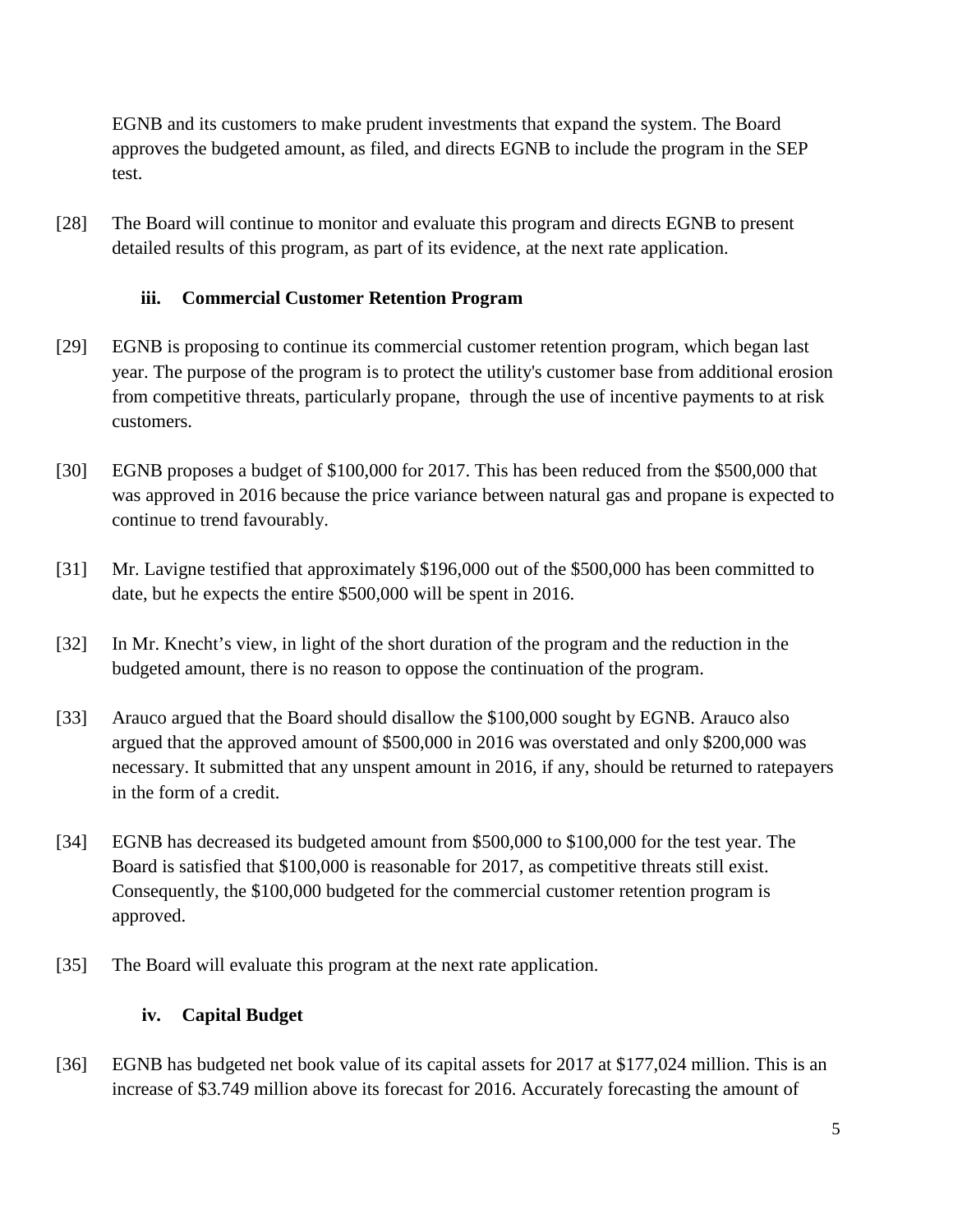capital additions is important, because it impacts on the estimated interest, return on equity and depreciation expense each year. If the capital additions are overestimated, the revenue requirement may be overstated.

- [37] In his evidence, Mr. Knecht concluded that the capital spending is primarily driven by gross new customer forecast additions. He stated that EGNB may be "moderately optimistic" for 2017 about non SGS customers and loads relative to recent historical trends.
- [38] At the hearing, EGNB was questioned on the accuracy of the forecasted capital additions for 2017. The utility was asked to explain why the net plant had not grown as expected since 2013 and whether the estimates for 2017 were realistic. On cross-examination, EGNB acknowledged over projections of net plant in 2013 of \$93,000; in 2014 of \$5.676 million; in 2015 of \$4.211 million and in 2016 of \$3.304 million for an average of \$3.321 million.
- [39] In defense of this year's projected capital expenditures, Mr. Lavigne testified that the increase for 2017 includes a couple of specific large projects that are planned in the industrial park in the Hanwell area and an upgrade in the uptown area of Saint John. Dr. Overcast provided evidence on behalf of EGNB as an expert in the area of development of utility cost of service studies and rate design. He testified that urban projects, such as those identified by Mr. Lavigne, are more expensive to develop than suburban projects. He also testified that working in these areas involve multiple utilities on the same street, all of which make it far more expensive for the utility.
- [40] The Board finds that EGNB's budgeted capital additions and resulting net plant have been consistently higher than actual since 2013, which has resulted in an average cost of net plant in the revenue requirement being overstated for the past three years. This was confirmed by Ms. Mayo, Manager of Regulatory Finance for EGNB, who testified that the resulting impact on the revenue requirement was, on average, \$334,000 for those three years.
- [41] As a result of the foregoing, the Board finds, on a balance of probabilities, that EGNB will not achieve the level of capital spending that is forecast for 2017. Notwithstanding that the average impact on the revenue requirement in recent years has been \$334,000, the Board is taking into consideration the projects referred to above and finds that it is likely that the utility will underspend its capital budget, although not to the same extent as in recent years. The Board finds that it is reasonable to reduce the revenue requirement by \$100,000.
- [42] The utility is directed to reduce its 2017 capital budget by an amount that produces a reduction to the revenue requirement of \$100,000, taking into consideration the necessary adjustments to return on equity, interest payments, and depreciation.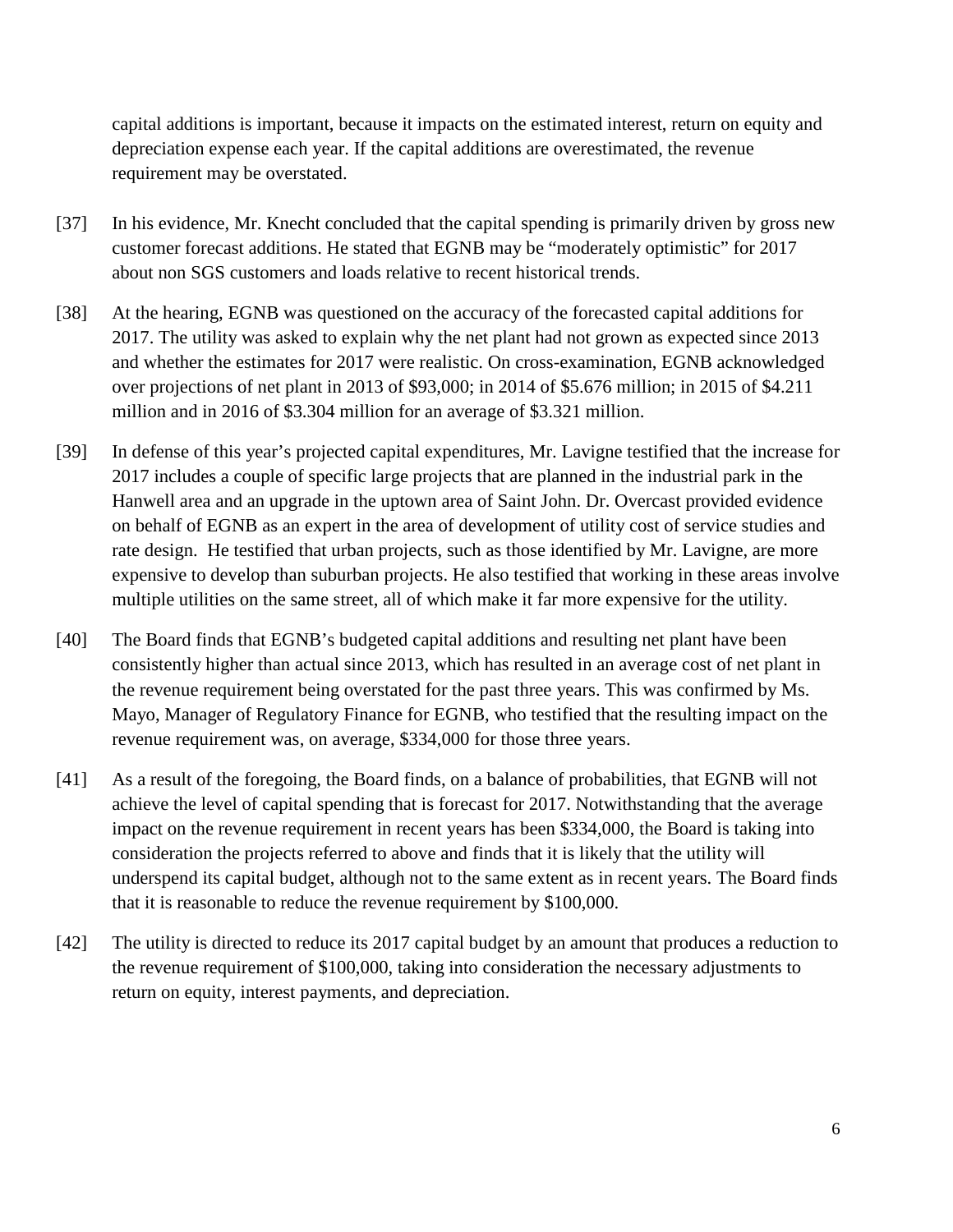### **v. Gas Transportation and Related Activities**

- [43] The Gas Transportation and Related Activities has been increased by \$94,000 in 2017, compared to the 2016 budget.
- [44] As part of this expense, EGNB has budgeted, for the test year, an increase in the Maritimes and Northeast Pipeline (M&NP) transportation tolls. These tolls are paid by EGNB for transmission capacity. A 20-year firm service agreement had been entered into with M&NP in 1999.
- [45] EGNB was questioned by the Public Intervener on the status of these tolls and whether a firm service agreement had been renegotiated. In response, Mr. Lavigne stated that while no settlement had been reached to date, there had been a number of settlement discussions. He added that EGNB had been provided with potential estimates of the cost of the tolls going forward.
- [46] The Public Intervener argued that, since no application by M&NP was before the National Energy Board to increase tolls and the settlement process was not completed, there was no basis to support this addition to the revenue requirement.
- [47] The Board finds that Mr. Lavigne's explanation, that EGNB has been in negotiations and has been provided with some potential estimates of the cost of tolls going forward, is reasonable. The estimates provide a reasonable forecast and is the best information available with respect to the gas transportation costs for 2017. Accordingly, the Board approves the amount, as filed.

#### **vi. Cost Cutting Measures**

- [48] Arauco argued that EGNB needs to continue to be diligent in controlling its costs in order to drive rates down. This is imperative in attracting new customers.
- [49] Mr. Lavigne testified that the utility has a cost reduction initiative, including a Lean Six Sigma program, which commenced in 2015. He was unable to report on what savings were achieved in 2016, as the program is in its infancy stage.
- [50] The Board agrees with Arauco that it must be satisfied that EGNB is continuing to improve its cost structure to ensure that ratepayers are receiving just and reasonable rates. The Board notes that, in this filing, the overall revenue requirement requested has been reduced from the previous year by \$300,000.
- [51] The Board concludes that it is necessary for EGNB to continue to demonstrate its commitment to productivity improvement and further reduction of costs. The Board directs EGNB to provide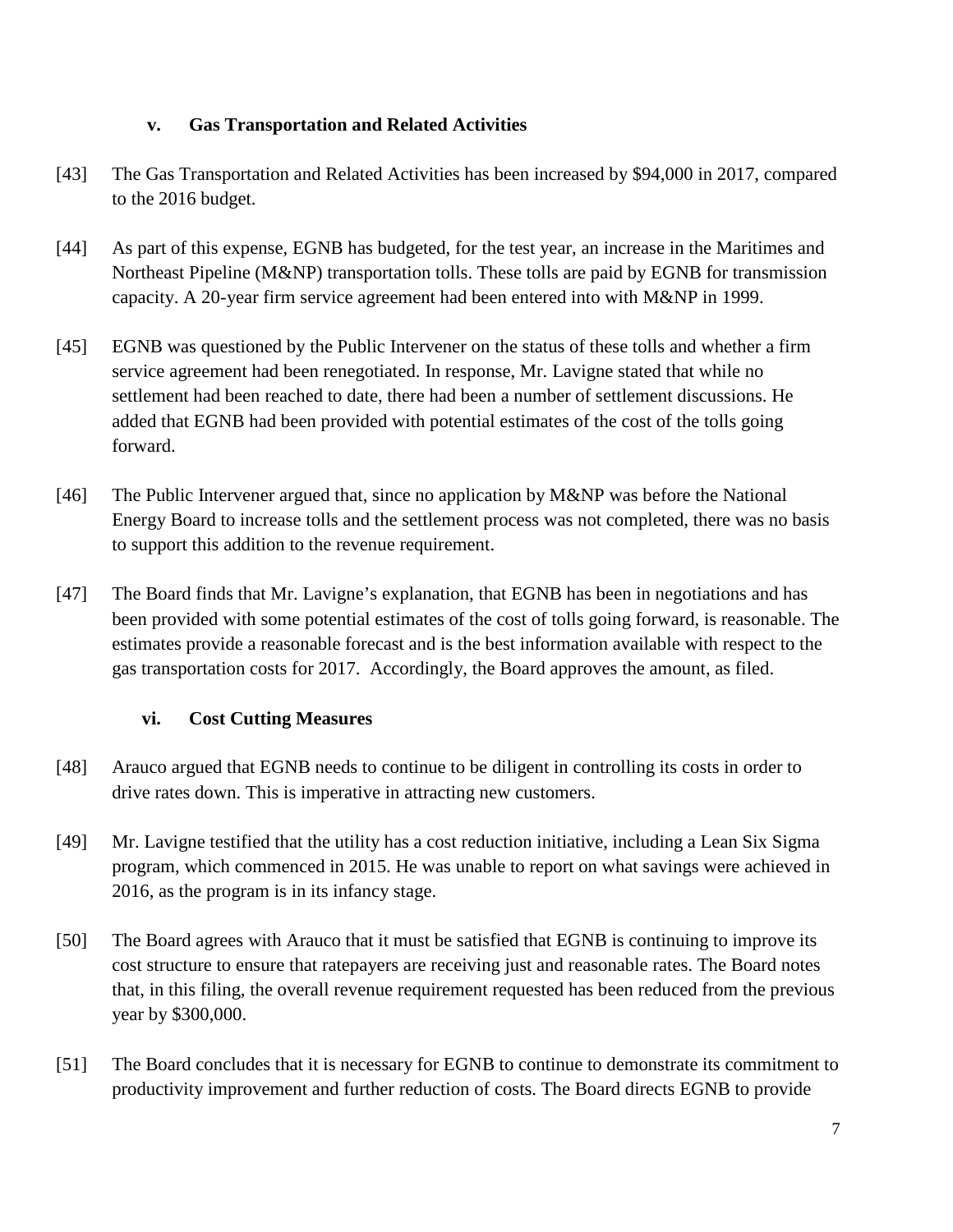details of their efforts to reduce costs, including the Lean Six Sigma program, and their results in the next rate application. EGNB should also detail ongoing cost reduction initiatives.

#### **(a) Allocation of Costs**

- [52] Two issues in relation to cost of service rates were brought forward during the proceeding.
- [53] The first issue is whether the technical modifications noted by Mr. Knecht to the cost of service study have merit. The utility indicated that its cost allocation study is consistent with methods used in the past.
- [54] Mr. Knecht put forward an alternative cost of service study, which he described to be simpler. He concluded that although "technical internal inconsistencies" existed in the EGNB model, they do not have a material impact in this proceeding.
- [55] Dr. Overcast took issue with Mr. Knecht's proposed model. He stated that Mr. Knecht criticized a model that has been used and accepted in regulatory proceedings for many years. He also took issue with the fact that while simplifying a model may make the process more accessible to those who do not practice cost of service, it also means making assumptions about cost causation that may not be reflective of that fundamental principle.
- [56] In final submissions, no party advocated that the Board should make changes to the cost of service model. The Board agrees that no changes are required at this time.
- [57] The second issue is whether EGNB's forecast of test year contract demand for the CGS and ICGS rate classes is consistent with the Board's Cost of Service Study Decision of December 21, 2010.
- [58] EGNB, in forecasting contract demand for the test year, used weather-based design day demands for the CGS and ICGS classes. Arauco argued that this method was contrary to the Board's Decision of December 2010, which directed EGNB to "use contract demand as the proxy for a class's contribution where available." It also argued that the use of contract demand would "materially lower" allocated costs to the CGS and ICGS classes in this proceeding. Arauco requested that the Board direct EGNB to refile its cost of service study, allocating costs in accordance with the Board's original directive based on contract demand.
- [59] In response to Arauco's arguments, Dr. Overcast testified that using weather-based demand is consistent with the Board ruling of December 2010. He also testified that this is the approach that the utility has used for a number of years since the ruling. As EGNB has been using weather-based contract demand since the ruling, it believes that this is a reasonable approach at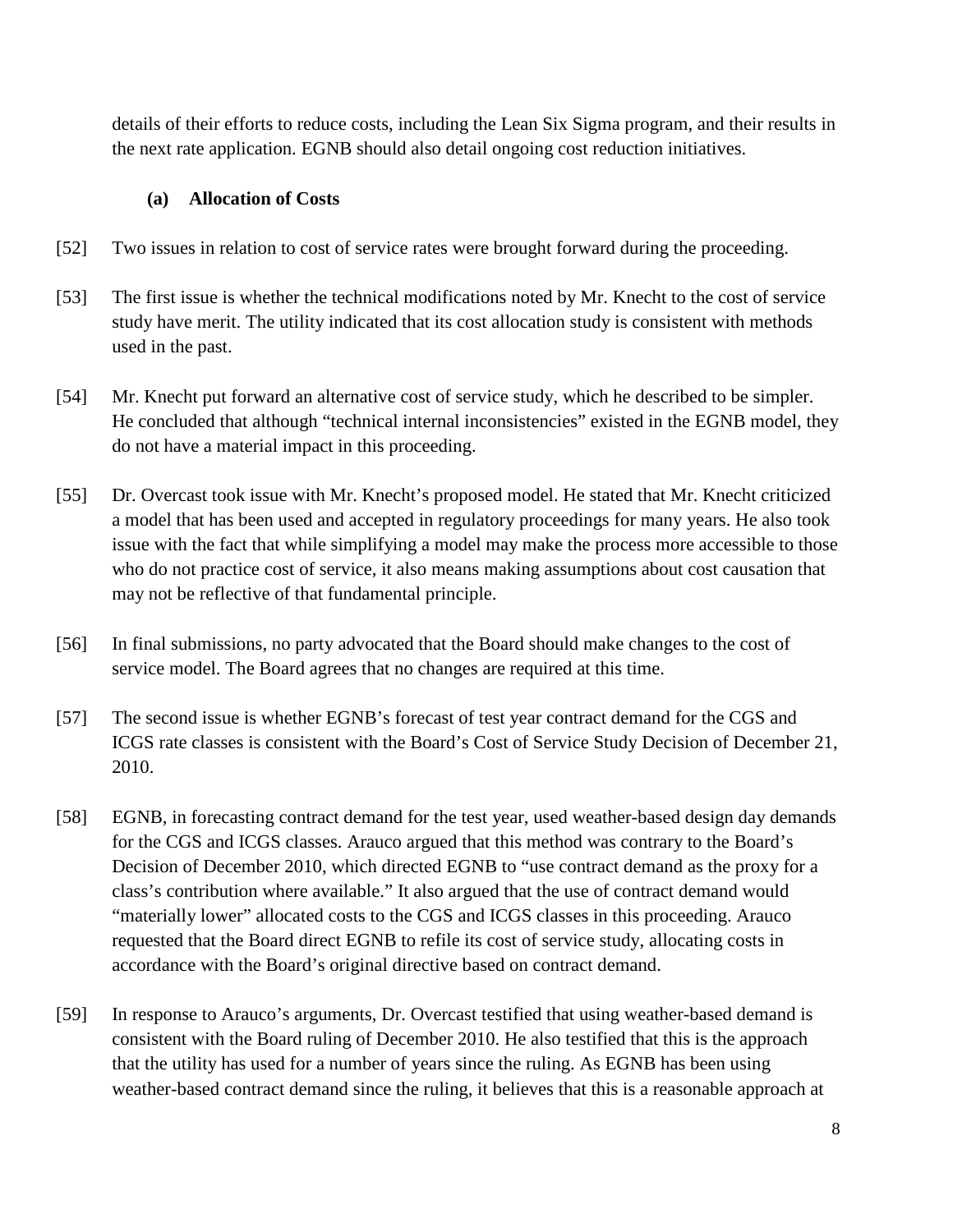estimating contract demand. He stated that it is the proper representation of what contract demand is in a forecasted test year.

- [60] During the proceeding, no questions and undertakings were asked to either expert to recalculate allocated costs to the CGS and ICGS classes using contract demand. No interrogatories were asked on this specific issue. The Board is then left with insufficient evidence to determine a fundamental question in this proceeding, that is, would the use of contract demand "materially lower" allocated costs to the CGS and ICGS classes.
- [61] The Board concludes that it should not direct EGNB to refile its cost of service study at this stage of the proceeding, considering that the parties did not fully explore all of the issues relating to contract demand. The Board concludes that the weather-based estimate is an estimate of what the contract demand is during the test year, which is not an unreasonable representation of the contract demand. However, the parties may wish to pursue this issue in a future rate application.

#### **(b) Forecasted Throughput for 2017**

- [62] Cost of service rates are calculated by dividing the total cost allocated to each class by the forecasted throughput for each class. EGNB filed its forecasted throughput of 5,730 terajoules for 2017.
- [63] The Board finds the forecast to be reasonable and approves the 2017 forecasted throughput, as filed.

#### **b. Market-Based Rate Methodology**

- [64] EGNB is seeking to modify the market-based rate methodology approved by the Board in May 2009. Going forward, the utility proposes to use weather-normalization of annual usage and usage profiles. It argued that weather-normalization is the norm for gas utilities and recognized that these volumes are the best forecast for the test year.
- [65] Mr. Knecht agrees with EGNB. He mentioned that since the market-based rates are developed for a future test year that is based on weather normalization, the proposed modification is "sensible."
- [66] The Board approves the utility's proposed approach, because weather normalizing the consumption history to determine usage profiles provides more accurate typical customer consumption than using actual loads.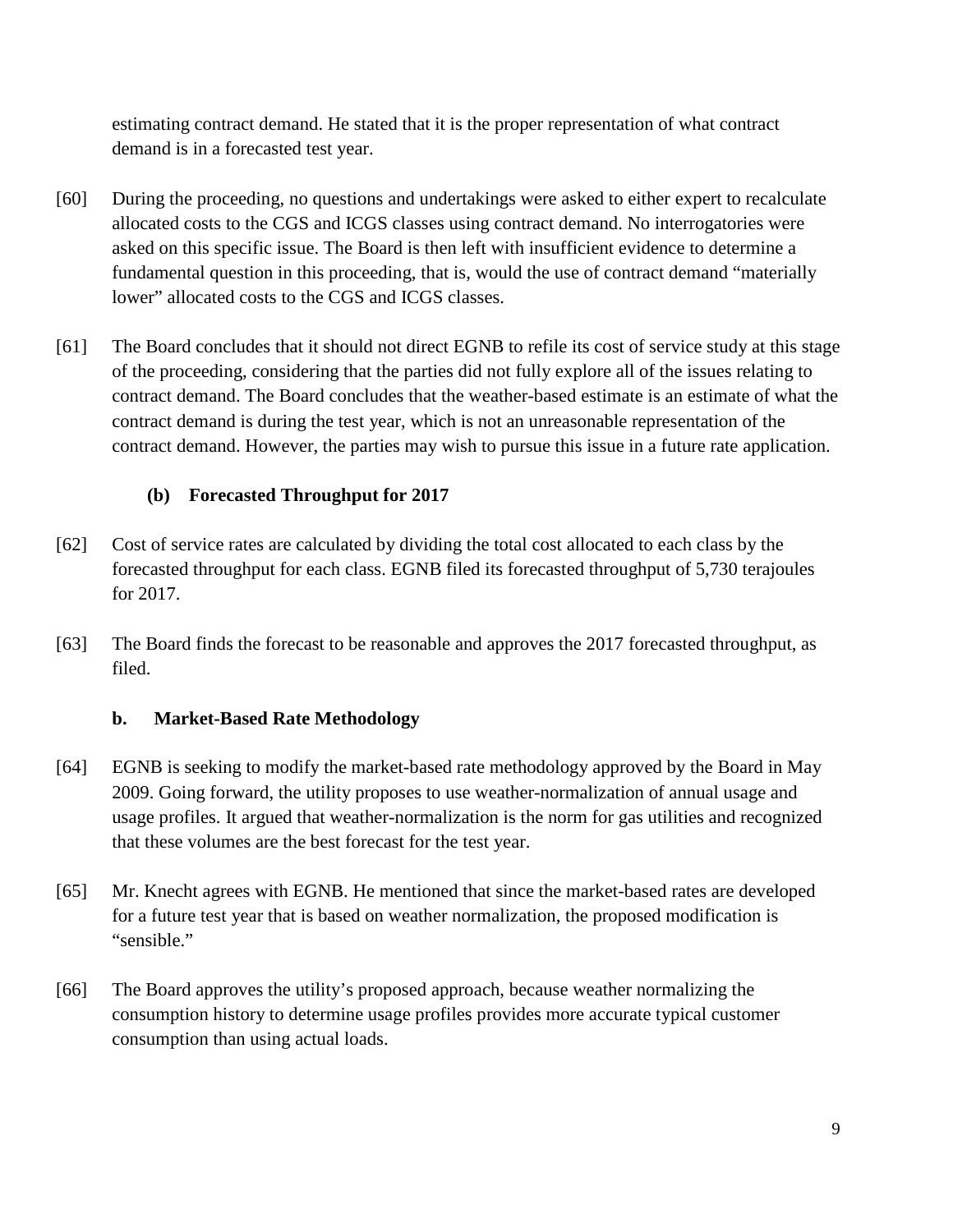### **c. Comparison of Cost of Service and Market-Based Methods**

- [67] In approving or fixing just and reasonable rates, the Board is required to adopt the cost of service method, provided that the rates and tariffs for any class of customers shall not exceed the rates that would apply to that class if determined by the market-based method.
	- **Classes of Customers Market-Based Rate (\$/GJ) Cost of Service Rate (\$/GJ)** Small General Service 12.1121 27.0409 Mid-General Service 12.5639 12.4888 Large General Service 12.2944 4.6229 Contract General Service 8.1141 4.7203 Industrial Contract General Service  $\vert$  8.0098 2.7001 Off-Peak Service 2.5766
- [68] The table below provides the comparison of methods for each class.

[69] In proposing rates, EGNB adopted the appropriate methodology for each class of customers as set out in the Regulation. As a result, the Board sets the rates for the SGS by using the marketbased method and sets the rates for the other classes by using the cost of service method.

## **d. Rate Design**

[70] In the rate design process, the rates generated by the market-based and the cost of service methods both represent the total costs per GJ to customers. These costs are allocated to customer charges, delivery charges, and demand charges according to the rate design for each class.

## **i. Proposed Rate Design for 2017**

- [71] The rate design proposal for 2017 includes the following:
	- 1. Applying a rate increase on the monthly distribution delivery charge for the SGS class;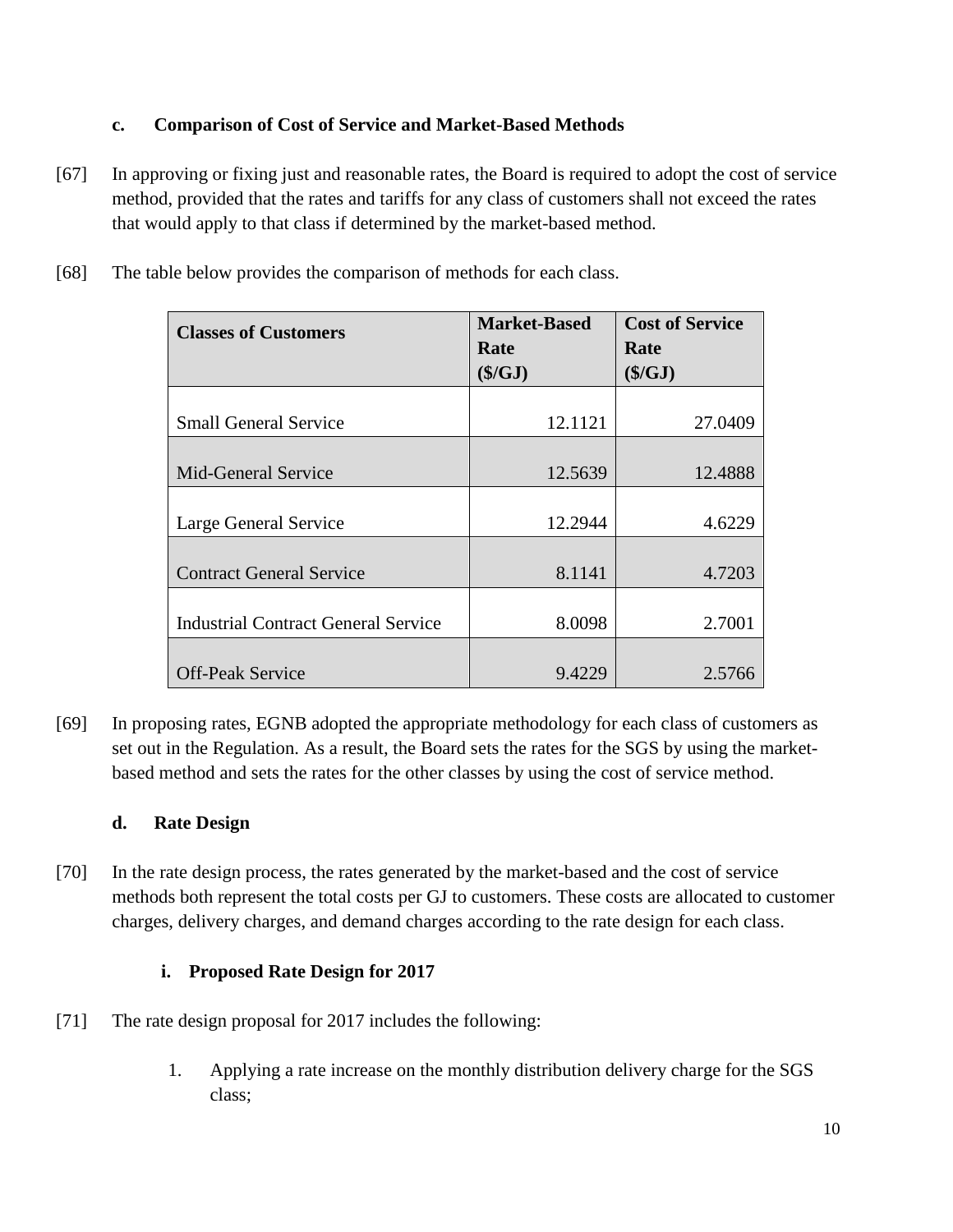- 2. Applying a rate increase on the monthly distribution delivery charge to the MGS class by implementing an increase to the first block, with no increase for the tail block;
- 3. Applying a rate decrease on the monthly distribution delivery charge to the LGS class by implementing a decrease to the first block, leaving the remaining seasonal tail blocks unchanged;
- 4. Applying a rate decrease on the monthly distribution delivery charge to the CGS class by implementing a decrease to the winter rate, leaving the summer rate unchanged;
- 5. Applying a rate decrease on the monthly distribution delivery charge to the ICGS class by implementing a decrease to the winter rate, leaving the summer rate unchanged;
- 6. Applying a rate increase to the Agent Billing and Collection rates;
- 7. Making no change to the OPS class; and
- 8. Retaining the existing fixed monthly customer charges and contract demand charges for all customer classes.
- [72] The Board finds that the changes to rate design are just and reasonable and approves them, as filed.

#### **4. Miscellaneous Issues**

#### **a. Rate Handbook**

- [73] The issue of the rate handbook was raised in previous hearings and again in this proceeding. To date, the handbook has not been reviewed for potential improvements and changes.
- [74] In this proceeding, EGNB was asked to review its customer service policies and to include any changes in its next rate application. Mr. Lavigne testified that he agreed with this approach.
- [75] The Board directs EGNB to review its customer service policies and to make the necessary changes and updates to the rate handbook. These proposed changes and updates are to be filed with the next rate application.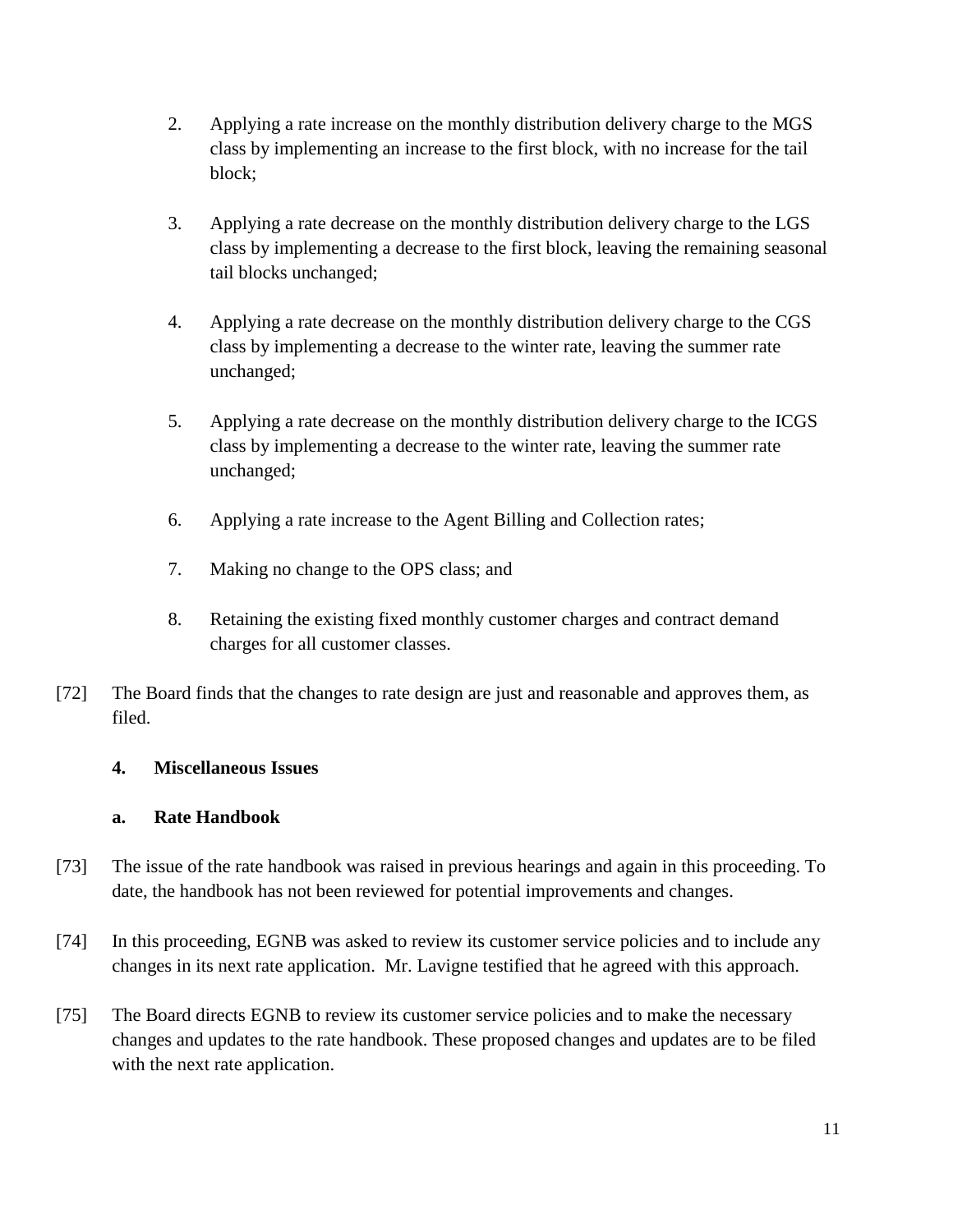#### **b. Rules of Procedure**

- [76] In its closing submission, EGNB encouraged the Board to consider reviewing the settlement process currently outlined in the Board's *Rules of Procedure*. All interveners agreed.
- [77] The Board agrees that a review of the settlement process may be warranted. The Board will outline a process to undertake this review, and possibly a full review of the *Rules of Procedure* at a future date.

## **c. Rate Class Review and Assignment**

- [78] Mr. Knecht examined EGNB's process for its annual rate class customer review. He noted that EGNB uses customers' actual historical loads as the input for the annual review. He raised the question whether EGNB could improve the accuracy and stability of the results by using forecast load or historical weather normalized loads for assigning customers to rate classes. He recommended that EGNB evaluate if budget or weather normalized loads for assigning customers to rate classes would be more accurate and more stable.
- [79] In response, EGNB explained that it preferred its approach because it was easier for customers to understand when they asked questions about being shifted to a different class.
- [80] The Public Intervener argued that EGNB's response did not answer the question as to whether Mr. Knecht's proposed recommendation might be more accurate.
- [81] As EGNB forecasts its load on customer-by-customer basis, the Board finds it may be more proper for the utility to assess its annual rate class customer review based on Mr. Knecht's approach, since it may serve to reduce customer shifting between rate classes and/or provide a more accurate assessment of the classes. The Board directs EGNB to evaluate Mr. Knecht's recommendation and to report on the outcome at the next rate application.

## **D. Conclusion**

- [82] The Board finds as follows:
	- 1. EGNB's 2015 Regulatory Financial Statements are approved, as filed.
	- 2. The retroactive reviews and approval of prior years' regulatory financial statements will not be discontinued at this time. Directions allowing parties an opportunity for input concerning this issue will be provided at a later date.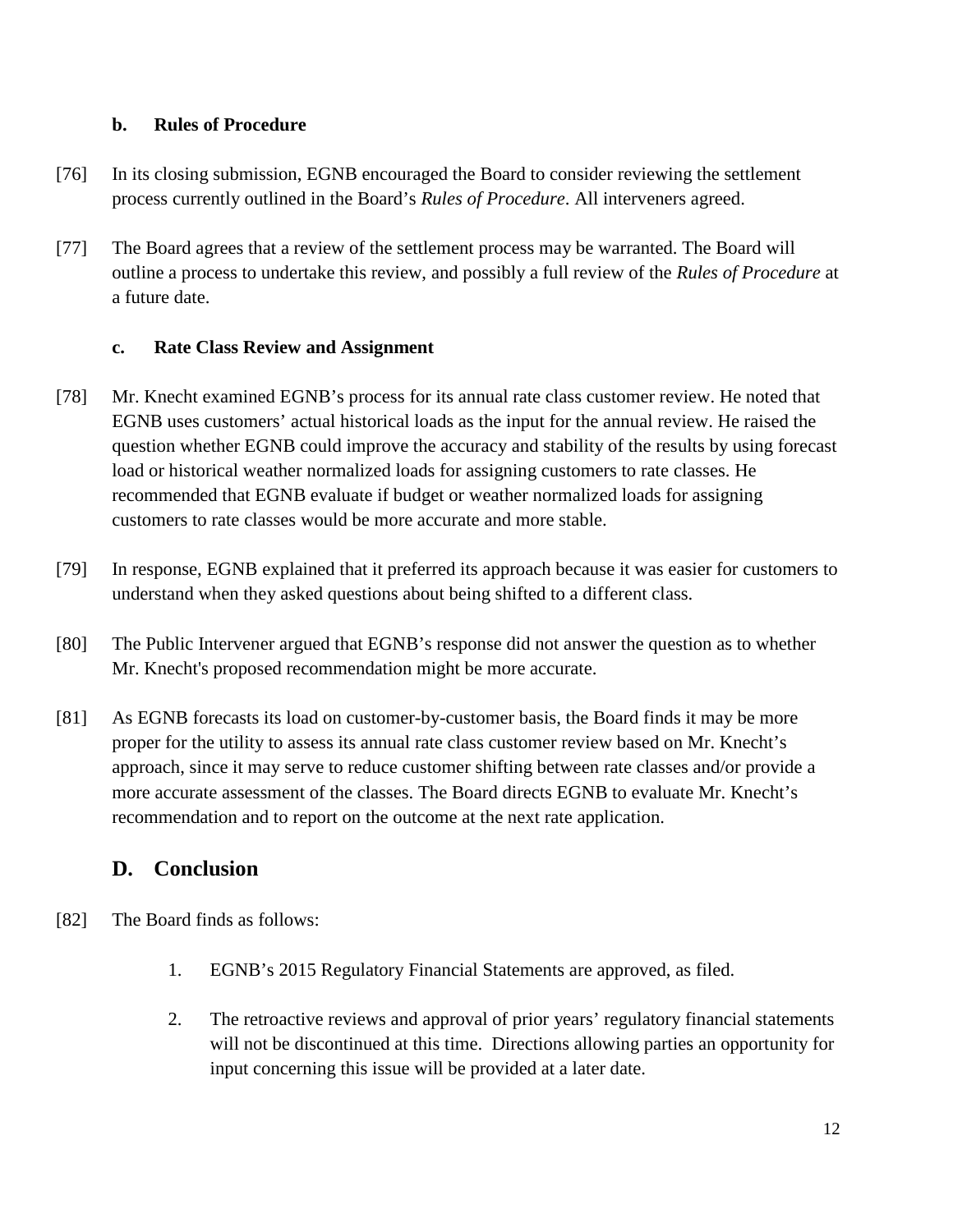- 3. The 2017 Revenue Requirement is approved, subject to the \$100,000 adjustment pertaining to the capital budget outlined in this decision. EGNB is to refile its cost of service study with this adjustment, proof of revenue and the resulting rates.
- 4. Once EGNB has filed the necessary additional information, the Board will issue an Order setting out the distribution rates for each customer class. The rates approved in this application will become effective January 1, 2017.